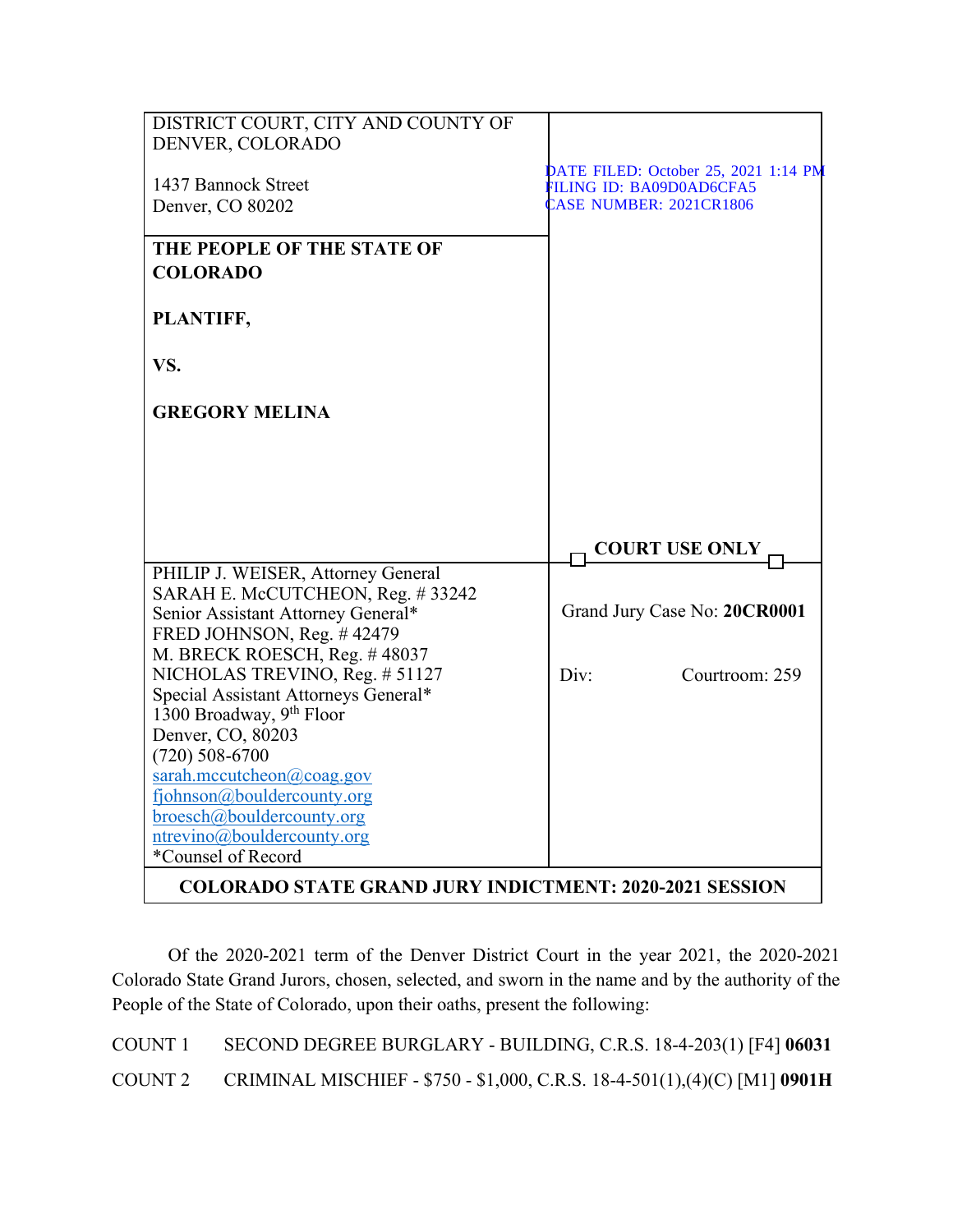- COUNT 3 SECOND DEGREE BURGLARY BUILDING, C.R.S. 18-4-203(1) [F4] **06031**
- COUNT 4 CRIMINAL MISCHIEF \$1,000 \$5,000, C.R.S. 18-4-501(1),(4)(D) [F6] **0901J**
- COUNT 5 THEFT \$20,000 \$100,000, C.R.S. 18-4-401(1),(2)(H) [F4] **08A15**

#### **COUNT ONE (Series 6, Cenna Custom Cycles, NuLife Cycles)** SECOND DEGREE BURGLARY - BUILDING, C.R.S. 18-4-203(1) [F4] **06031**

Between and including November 23 and November 24, 2019, in the State of Colorado **Gregory Melina** unlawfully, feloniously, and knowingly broke an entrance into, entered, or remained unlawfully after a lawful or unlawful entry in the building or occupied structure of Cenna Custom Cycles, located at 1940 Ionosphere Street #B, City of Longmont, Boulder County, with the intent to commit therein the crime of Theft; in violation of section 18-4-203(1), C.R.S.

## **COUNT TWO**

# **(Series 6, Cenna Custom Cycles, NuLife Cycles)** CRIMINAL MISCHIEF - \$750 - \$1,000, C.R.S. 18-4-501(1),(4)(C) [M1] **0901H**

Between and including November 23 and November 24, 2019, in the State of Colorado **Gregory Melina** in the course of a single criminal episode, unlawfully and knowingly damaged the real or personal property of Cenna Custom Cycles, the aggregate damage being seven hundred fifty dollars or more but less than one thousand dollars; in violation of section 18-4-501(1),(4)(c), C.R.S.

### **COUNT THREE (Series 6, Cenna Custom Cycles, NuLife Cycles)** SECOND DEGREE BURGLARY - BUILDING, C.R.S. 18-4-203(1) [F4] **06031**

Between and including November 23 and November 24, 2019, in the State of Colorado **Gregory Melina** unlawfully, feloniously, and knowingly broke an entrance into, entered, or remained unlawfully after a lawful or unlawful entry in the building or occupied structure of NuLife Cycles, located at 1751 Hover Street, #C2, City of Longmont, Boulder County, with the intent to commit therein the crime of Theft; in violation of section 18-4-203(1), C.R.S.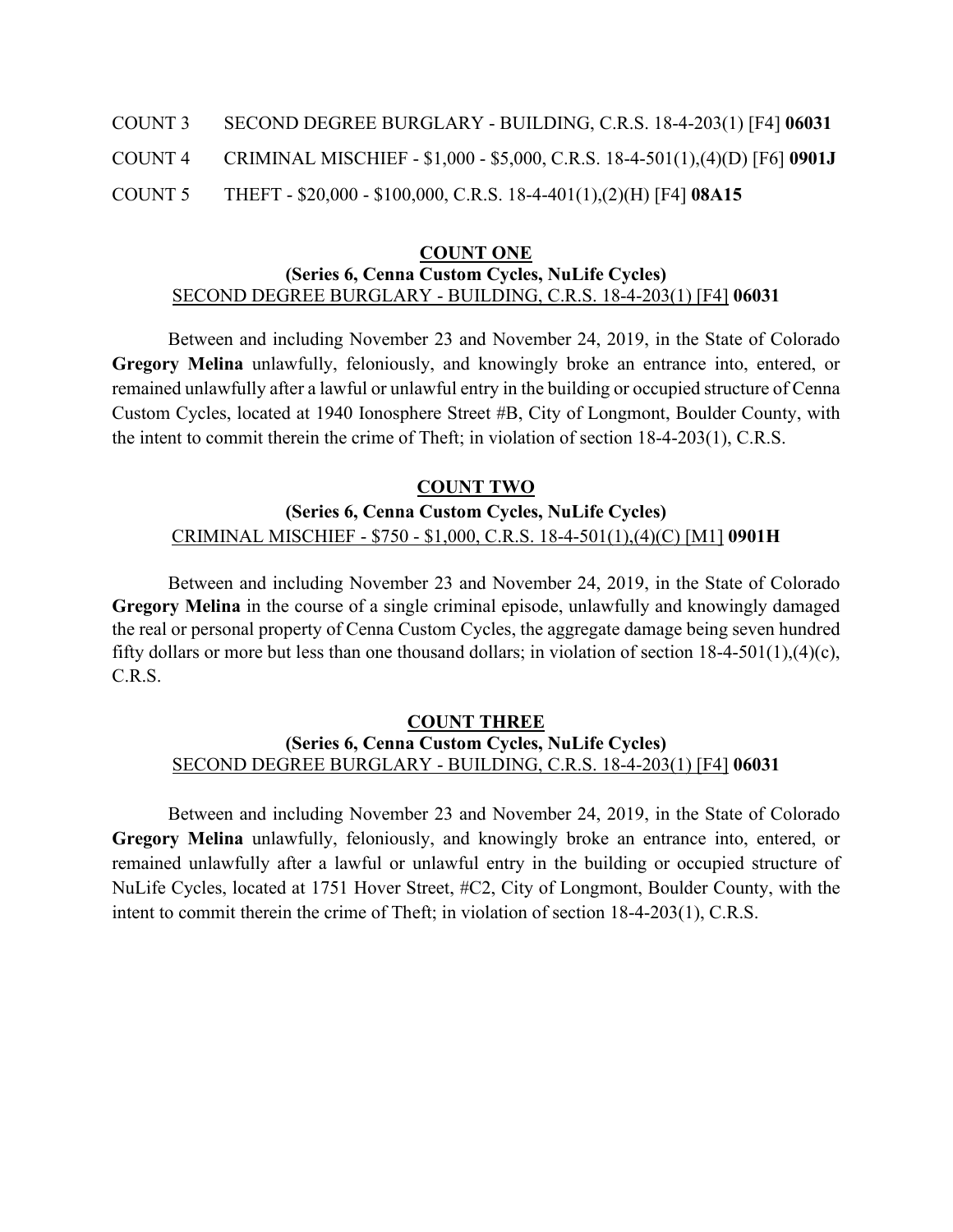### **COUNT FOUR (Series 6, Cenna Custom Cycles, NuLife Cycles)** CRIMINAL MISCHIEF - \$1,000 - \$5,000, C.R.S. 18-4-501(1),(4)(D) [F6] **0901J**

Between and including November 23 and 24, 2019, in the State of Colorado, **Gregory Melina**, in the course of a single criminal episode, unlawfully, feloniously, and knowingly damaged the real or personal property of NuLife Cycles, the aggregate damage being one thousand dollars or more but less than five thousand dollars; in violation of section 18-4-501(1),(4)(d), C.R.S.

## **COUNT FIVE (Series 6, Cenna Custom Cycles, NuLife Cycles)** THEFT - \$20,000 - \$100,000, C.R.S. 18-4-401(1),(2)(H) [F4] **08A15**

Between and including November 23 and November 24, 2019, in the State of Colorado **Gregory Melina** unlawfully, feloniously, and knowingly, without authorization or by threat or deception, obtained, retained, or exercised control over; or knowing or believing it to have been stolen, received, loaned money by pawn or pledge on, or disposed of, a thing of value, namely: bicycles of Cenna Custom Cycles and NuLife Cycles with the value of twenty thousand dollars or more but less than one hundred thousand dollars, and intended to deprive Cenna Custom Cycles and NuLife Cycles permanently of their use or benefit; in violation of section 18-4-401(1)(a),  $(2)(h)$ , C.R.S.

The offenses committed in Count One through Count Five were committed in the following manner.

Between November 23 and November 24, 2019, suspects forced entry into Cenna Custom Cycles, located 1940 Ionosphere Street, #B, City of Longmont, Boulder County, by breaking a window with a rock and causing \$1,000 worth of damage to the window. Thereafter, suspects removed six bicycles from the business valued at \$34,800.

On those same dates, suspects also forced entry into NuLife Cycles located at 1751 Hover Street, #C2, City of Longmont, Boulder County, by breaking a window. The damage to the windows, walls, floor and interior merchandise of NuLife Cycles incurred during the entry was estimated at \$1650. Thereafter, suspects removed twelve bicycles from the business valued at \$25,699.

Investigators reviewed Facebook Messenger messages and other communications both prior to and following these burglaries. Statements by Austin Butler, Gregory Melina, Maurice Leday, Richard Andrada, Gerald Garcia, Jason Quijada, Pedro Hernandez, and with other associates all indicate that Maurice Leday and Gregory Melina were responsible for the burglaries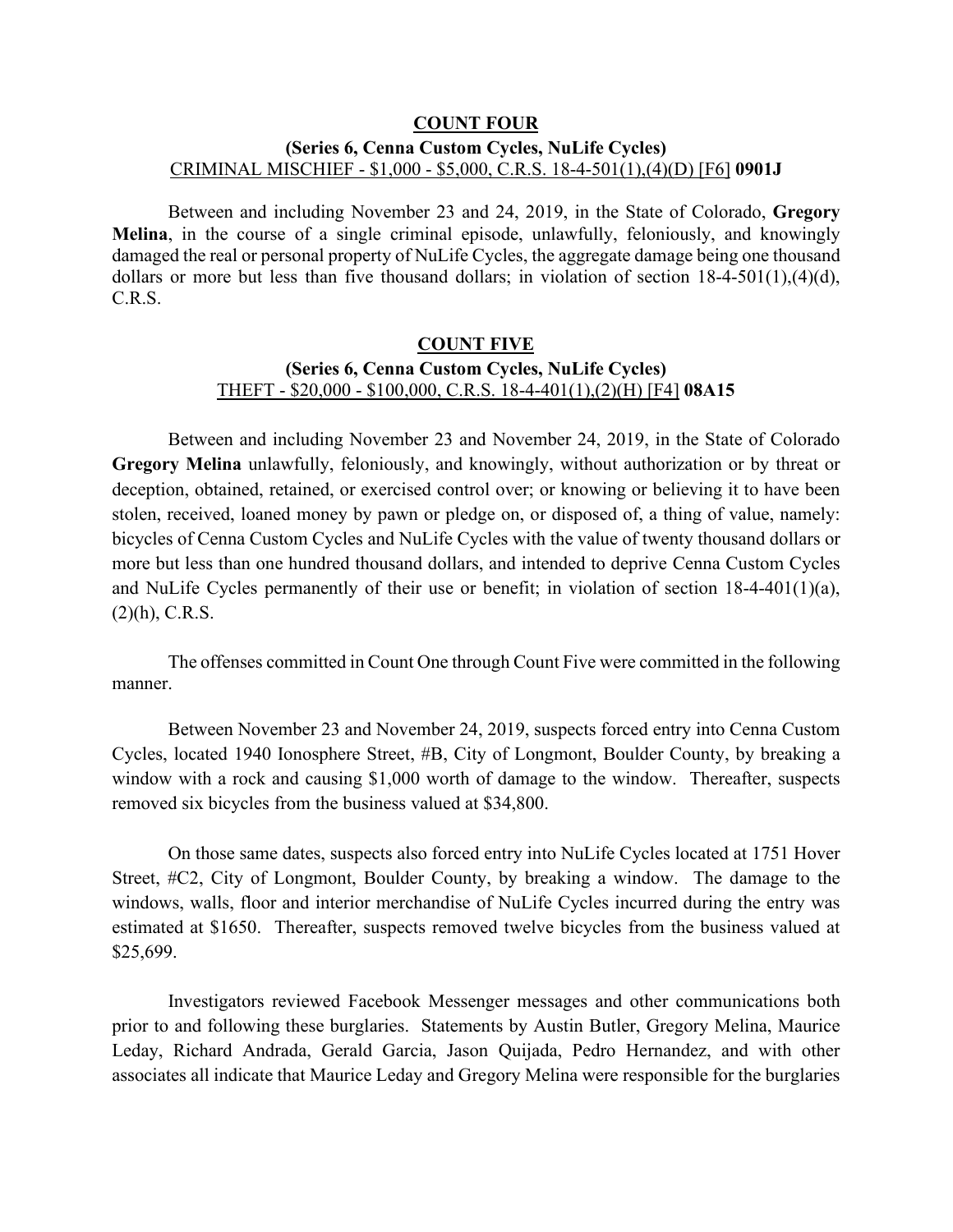at Cenna Custom Cycles and NuLife Cycles. (*See* Exhibit 1, Slides 25-28, Exhibit 8, Slides 1-18; Grand Jury Testimony July 15, 2021, pages 84-106.)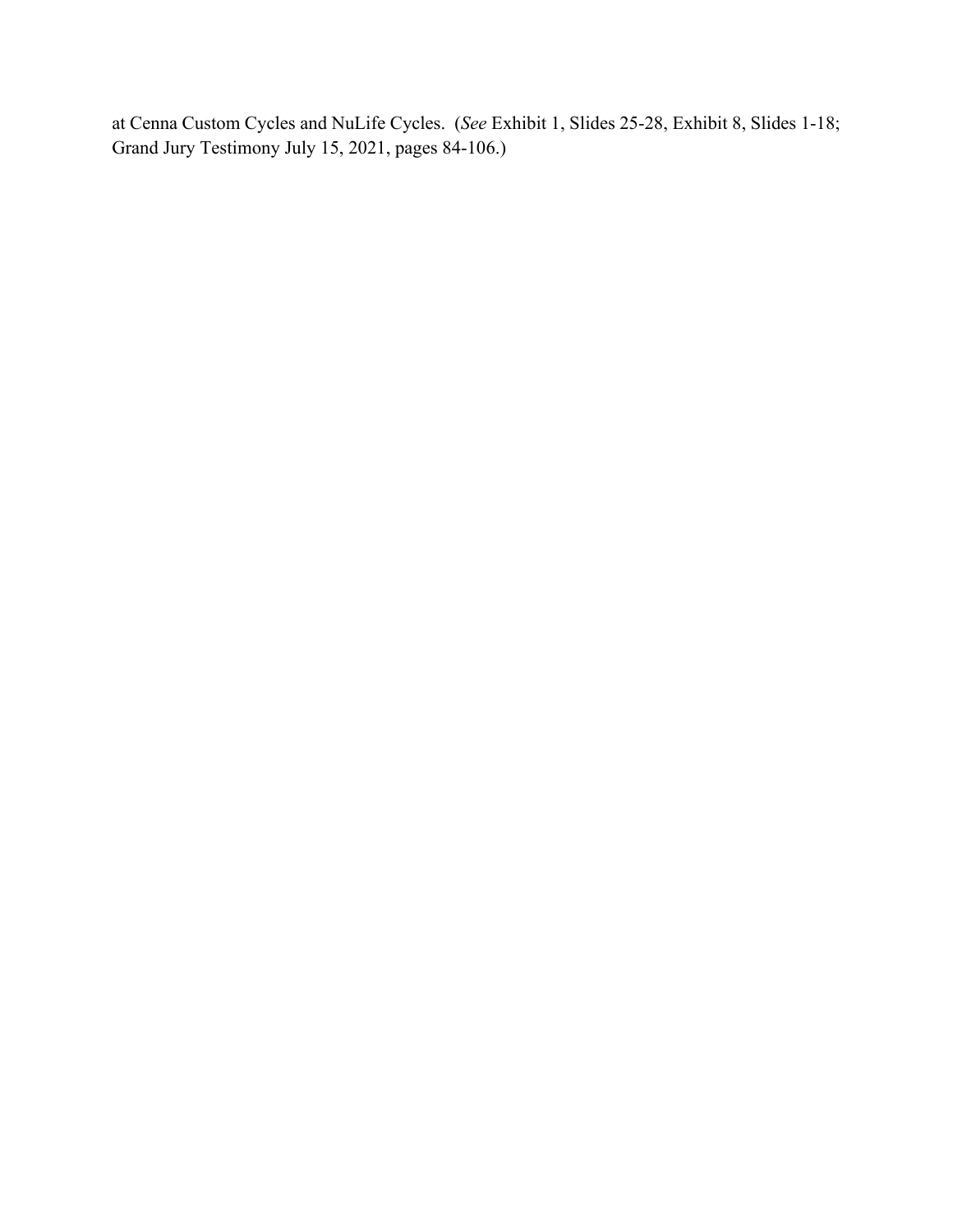## PHILIP J. WEISER

Attorney General

aray EME Catchion

SARAH E. MCCUTCHEON, #33242

Senior Assistant Attorney General

Subscribed to before me in the City and County of Denver, State of Colorado, this  $\bigcup \bigcup$  day of October, 2021.

 $\zeta$ Notary Public

My commission expires: